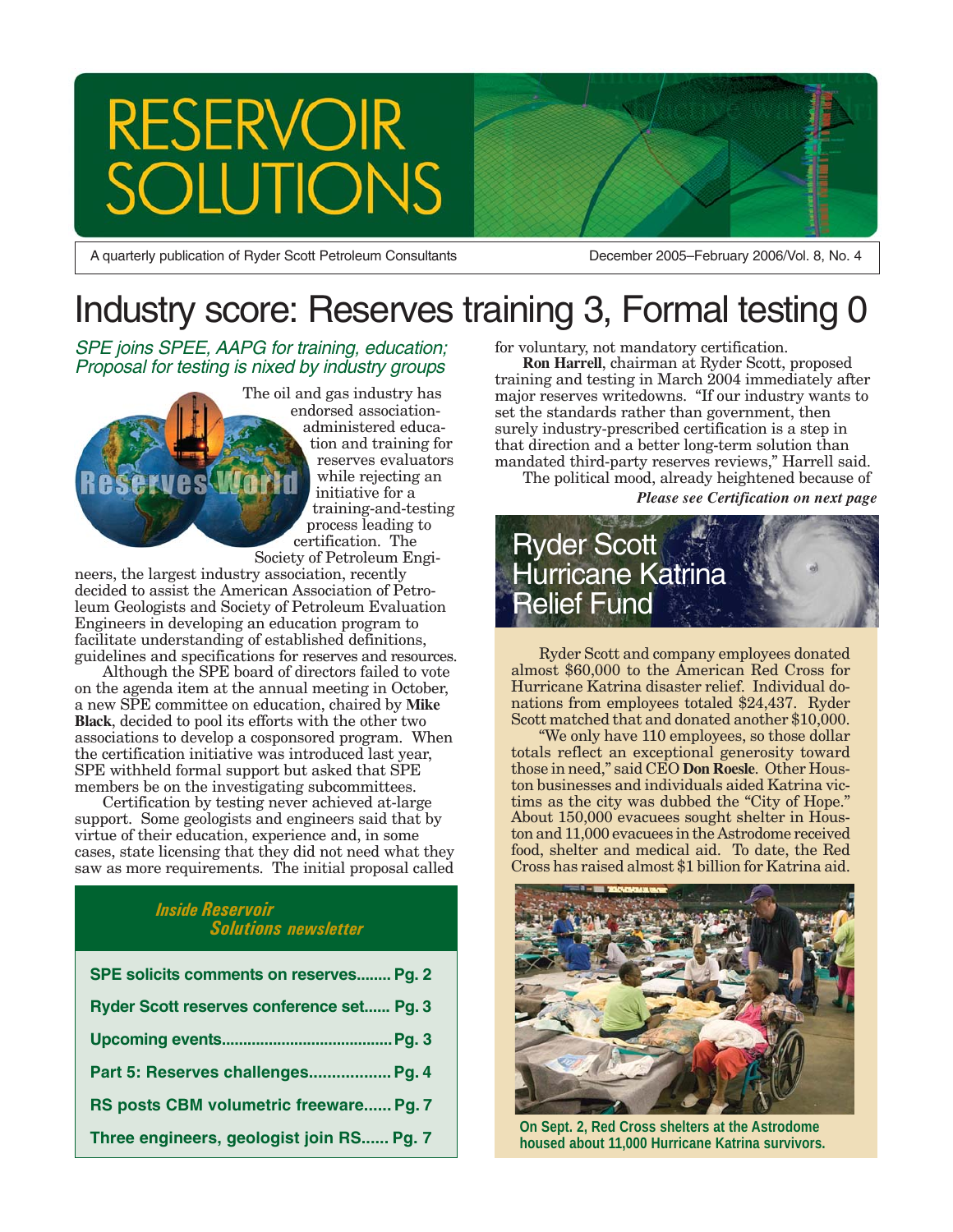#### *Certification—Cont. from Page 1*

the Enron scandal and the passage of the Sarbanes Oxley Act, intensified as Harrell predicted. In May, 2004, U.S. Representative John Dingell, a member of the House Committee on Energy and Commerce, recommended that the SEC and Financial Accounting Standards Board adopt a requirement for third-party reserves audits, but no action was taken. The committee has jurisdiction over accounting standards set by the FASB.

In July 2004 at a hearing of the U.S. House Committee on Financial Services, witnesses called for mandated certification of those who estimate petroleum reserves for public filings. The committee did not follow up on the recommendations

Major companies did not write down reserves in 2005, but some observers said that high, sustained oil and gas prices masked reserves reporting problems.

Harrell continues to work with SPE, SPEE and AAPG in trying to create a modular training and education approach. "The modules will incorporate extensive, in-depth

#### **Publisher's Statement**

*Reservoir Solutions* newsletter is published quarterly by Ryder Scott Company LP. Established in 1937, the reservoir evaluation consulting firm performs hundreds of studies a year. Ryder Scott multidisciplinary studies incorporate geophysics, petrophysics, geology, petroleum engineering, reservoir simulation and economics. With 110 employees, including 66 engineers and geoscientists, Ryder Scott has the capability to complete the largest, most complex reservoirevaluation projects in a timely manner.

#### Larry T. Nelms Managing Senior V.P. Board of Directors Don P. Roesle Dean C. Rietz Ronald Harrell Chairman

CEO and COO John E. Hodgin President Fred P. Richoux Executive V.P.

Managing Senior V.P. Guale Ramirez Managing Senior V.P.

#### *Reservoir Solutions*

Editor: Mike Wysatta Business Development Manager

Ryder Scott Company LP

1100 Louisiana, Suite 3800 Houston, Texas 77002-5218 Phone: 713-651-9191; Fax: 713-651-0849 Denver, Colorado; Phone: 303-623-9147 Calgary, AB, Canada; Phone: 403-262-2799 E-mail: info@ryderscott.com

sample problems and exercises," he said. "Training is the more important component of the trainingtesting process, because in the final analysis, if the evaluator has mastered the material, then validation by exam is merely an exercise."

AAPG nixed a proposal for testing and certification after receiving "adverse commentary" from the association's corporate advisory committee at a joint meeting in June, said **Pete Rose**, president of AAPG.



**Dan Olds**, president of SPEE and a vice president at Ryder Scott, said, "The formal testing and certification aspects of the program have caused a disproportionate amount of concern and consternation from many people for many reasons and have threatened to

derail the whole project. Testing and recognition of achievement is being de-emphasized at this time."

One challenge will be for SPEE and SPE to pool their collective published resources to form a body of knowledge on the engineering side. SPE has its reserves and resources definitions and reserves auditing standards. SPEE has its recommended evaluation practices and guidelines for the application of reserves definitions.

"SPEE will continue to take a lead in developing training materials. We welcome SPE's cooperation and look forward to working with the society. After all, probably 90 percent of our members are also SPE members," said Olds.

## SPE solicits comments on reserves definitions

The SPE Oil and Gas Reserves Committee recently mapped resources and reserves definitions used by eight agencies to SPE definitions. SPE is soliciting comments by members by Dec. 15 and offers a draft of the mapping document at www.spe.org.

The society has mapped definitions used by the U.S. Securities

*Please see SPE on next page*

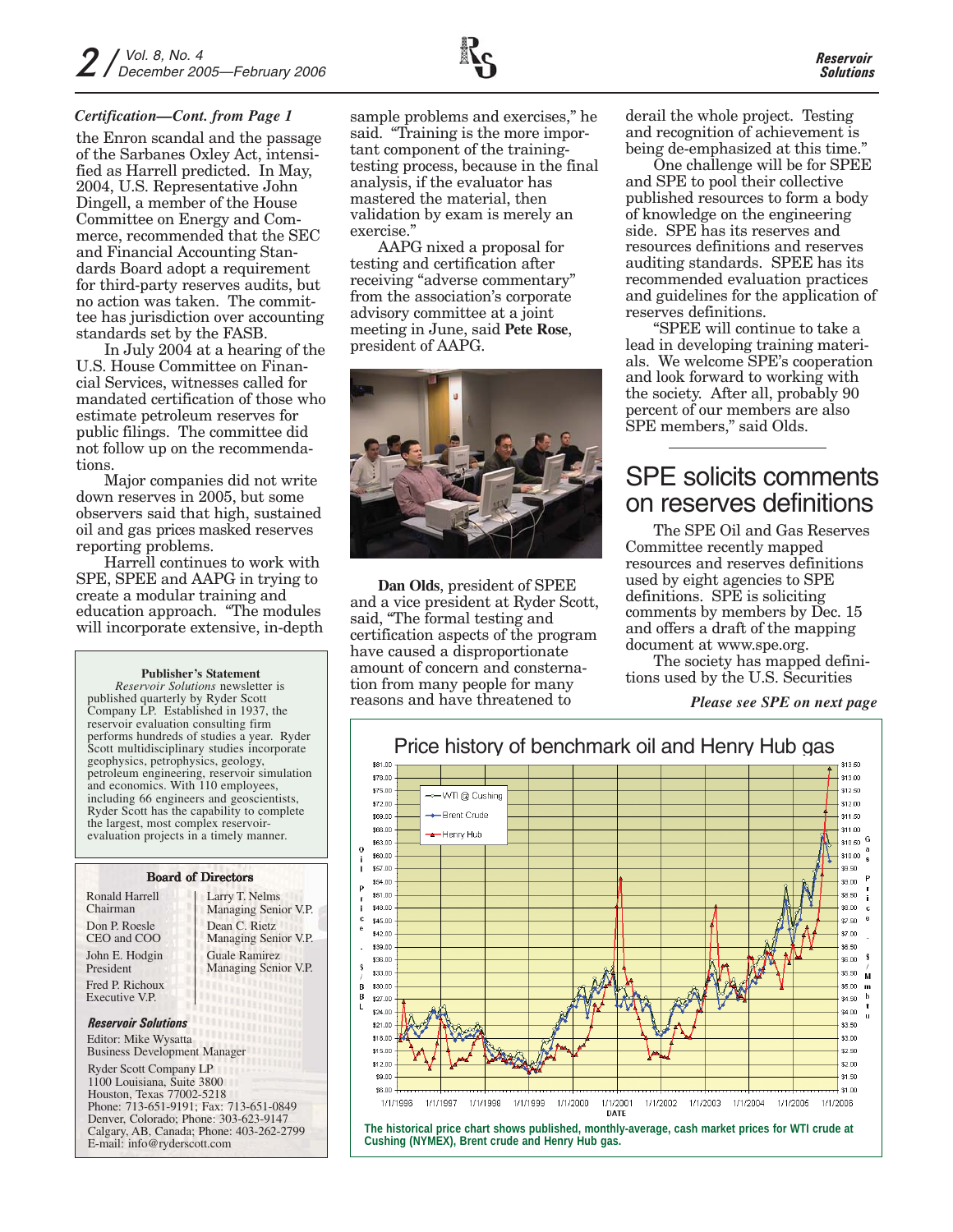

#### *SPE—Cont. from Page 2*

and Exchange Commission, U.K. Statement of Recommended Practices, Canadian Security Administrators, Russian Ministry of Natural Resources, China Petroleum Reserves Office, Norwegian Petroleum Directorate, U.S. Geological Survey and United Nations Framework Classification.

SPE compared them to its 1997 SPE/World Petroleum Council (WPC) reserves definitions and 2000 SPE/WPC/AAPG resources definitions. The hope is for international financial, regulatory and reporting bodies and the industry to adopt a common set of classifications. Mapping various definitions will enable SPE to understand and resolve differences.

### Ryder Scott reserves conference set for May 5 at end of OTC week



Ryder Scott will offer a free one-day conference on various petroleum reserves topics, Friday, May 5 at the Doubletree Hotel in downtown Houston. Those attending the Offshore Technology Conference at Reliant Center in Houston, which concludes Thursday, May 4, can participate in the second annual Ryder Scott reserves conference by extending their stays an extra day.

#### How to register

Those wanting to attend the reserves conference should submit applications via e-mail with the subject heading, "Reserves Conference," to **Mike Wysatta**, business development manager, at mike\_wysatta@ryderscott.com.

An applicant should include the following: His or her name, company title and affiliation, address, phone, fax and e-mail

**Primary job duties and number of years of experi**ence as a decision-maker on reserves estimating and reporting

Suggested topics

Ryder Scott will send confirming invitations via return e-mail as applications are considered and processed. The invitee should confirm receipt and acceptance of the invitation via an e-mail reply to finalize the reservation.

Capacity is limited, so qualified candidates are encouraged to apply early. Applications will be considered in the order that they are received and will be processed as early as possible so advanced travel arrangements can be made.

#### Conference curriculum

The reserves conference is targeted to senior-level geologists, engineers and technical managers who make daily decisions on reserves estimates and regulatory reporting. Last May, a capacity audience at the conference heard **Richard Adkerson**, a staff member the U.S. Securities and Exchange Commission in the 1970s, give a firsthand account of how disclosures rules in petroleum reserves accounting originated. Ryder Scott plans to invite another guest speaker to the event.

Those attending the one-day conference will qualify for six to eight hours of CEUs. Breakfast, lunch and snacks will be provided. **Don Roesle**, CEO, will chair the conference.

## Upcoming Events

Feb. 2—SPE MidContinent section; Tulsa, OK; Short course by John Hodgin, president at Ryder Scott. Not finalized yet. For more details, go to www.tulsaweb.com/midcont-spe.

Feb. 2-3—NAPE Expo 2006, George R. Brown Convention Center, Houston, Ryder Scott and TRC at Booth Nos. 1425, 1524.

April 10-12—AAPG annual convention, George R. Brown Convention Center, Houston, Ryder Scott Booth No. 1758.

May 5—Ryder Scott Second Annual Reserves Conference, Doubletree Hotel, Houston. For details, see article on this page.





**Acuna Gibbon**





**Keelan Olds**

Ryder Scott recently promoted four petroleum engineers. **Herman Acuna** is a senior vice president. **Ed Gibbon**, **Kirk Keelan** and **Dan Olds** are vice presidents.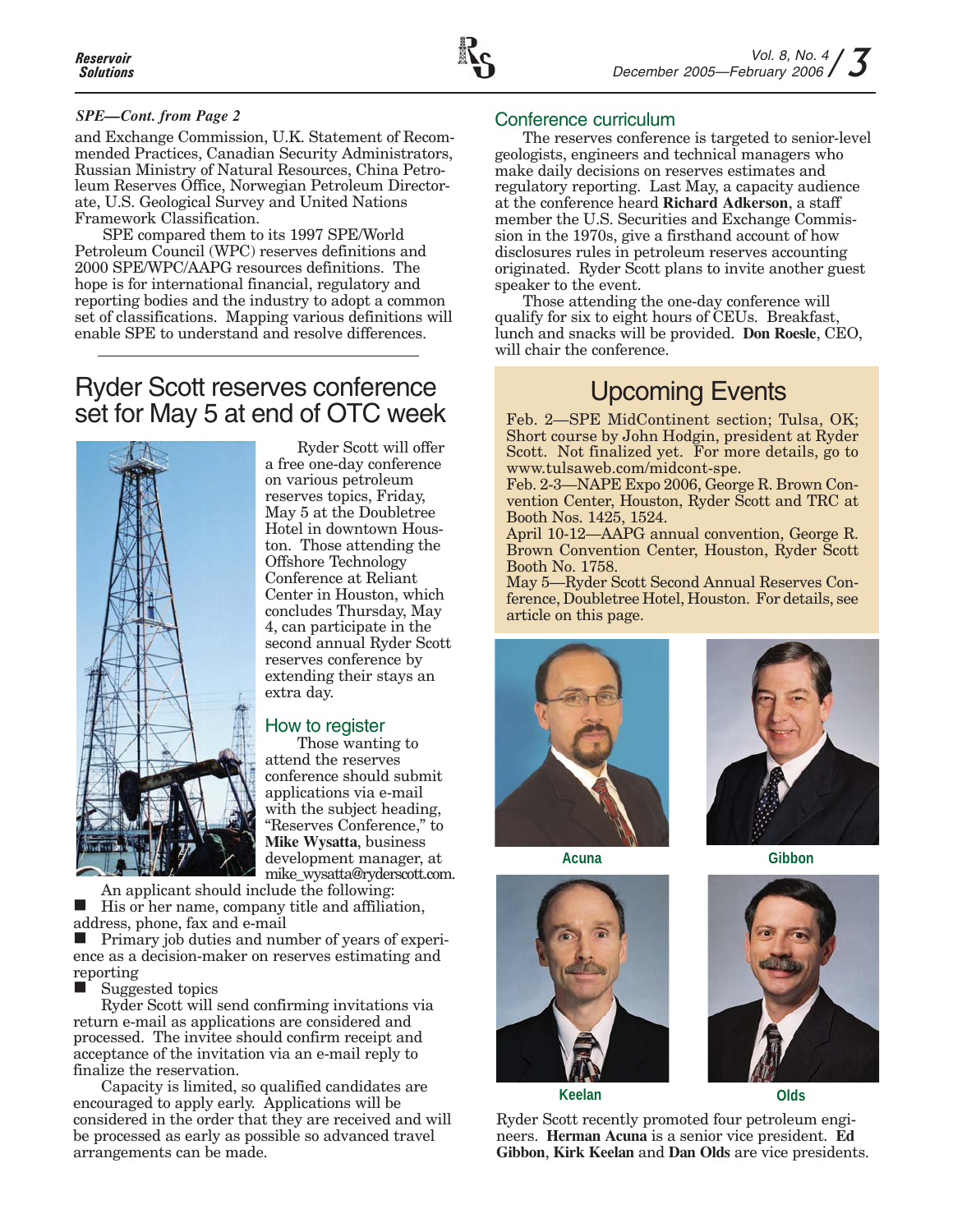# Technical challenges in estimating reserves Part 5: Analogy, reservoir simulation, volumetrics

*Editor's Note: This is a revised excerpt from "Oil and Gas Reserves Estimates: Recurring Mistakes and Errors," (SPE Paper No. 91069). To order a copy of the full paper, go to www.spe.org and access the elibrary.*

Ryder Scott personnel see a wide variety of internally produced petroleum reserves estimates and most of them are well prepared. However, the firm has noticed common technical errors in reserves estimates.

This multipart article offers guidelines to help reduce the chance of errors in geoscientific and engineering analysis. This fifth newsletter article focuses on analog-, simulation- and volumetric-based reserves estimates.

#### Inappropriate selection of analogs

Engineers and geologists have historically relied on the use of analogies to estimate several reservoir parameters and performance expectations. An ideal analog is a developed reservoir with well-documented physical parameters and an adequate performance history to rely on for future production and performance expectations. Such a reservoir is an excellent analog for predicting the qualities of a nearby undeveloped reservoir in the same formation assuming the same development plan and operating scenario.

However, given several potential analogs in an area,

selecting the best-performing reservoir to compare to a subject reservoir is inappropriate. An evaluator should analyze several potential analogs to more fully understand the extent and impact of variations in performance before selecting a reservoir or family of reservoirs as the analog.

The suitability of a reservoir to be an analog is related to the purpose of the comparison. Estimations of gross rock properties, for example, may be reliably obtained from comparisons with nearby similar reservoirs within the same formation. However, ultimate recovery may vary considerably depending on well spacing, completion practices and other operational details that affect recovery efficiency.

Evaluators estimate reserves by analogy during the early field development stages before definitive

performance and geologic data are available. Conversely, analogy is frequently used when new recovery mechanisms are introduced to a mature field, for example, a field undergoing waterflooding, well stimulation or infill drilling.

The analogy method typically involves the following three necessary stages:

 Establish proof of analogy to a mature reservoir and recovery process.

 Study performance and operations of analogous reservoir.

> Apply analogy performance with appropriate adjustments to account for deviations to target reservoir.

Challenges in proper selection and application of analogs are associated with all three stages, but typically the first and third stages are the most problematic.

#### **Problems with establishing proof of analogy**

In most cases, omitting or misinterpreting the effect of key parameters causes errors. Proof of analogy requires establishing geologic/petrophysical, reservoir engineering and operational similarities. Operational similarity is assured in a scenario where the target field is operated similarly to the analogous field.

The following bulleted summaries list parameters under geoscience, engineer-

ing and operational areas that are analyzed to make a case for the analogy method.

 Geoscience—Structural configuration, lithology and stratigraphy, principal heterogeneities, reservoir continuity, average net thickness, water saturation, permeability, porosity, areal proximity

 Engineering—Pressure and temperature, fluid properties, recovery mechanism, fluid mobilities, fluid distribution, reservoir maturity, well productivity, EOR specifications, areal proximity<br> **O** Operational—Well spacing, arti

 Operational—Well spacing, artificial lift methods, pattern type and spacing, injector-to-producer ratio, annual injection volumes, fluid handling capacity, stimulation design, areal proximity

For the target reservoir, all parameters have to be as favorable or more favorable than for the analog,

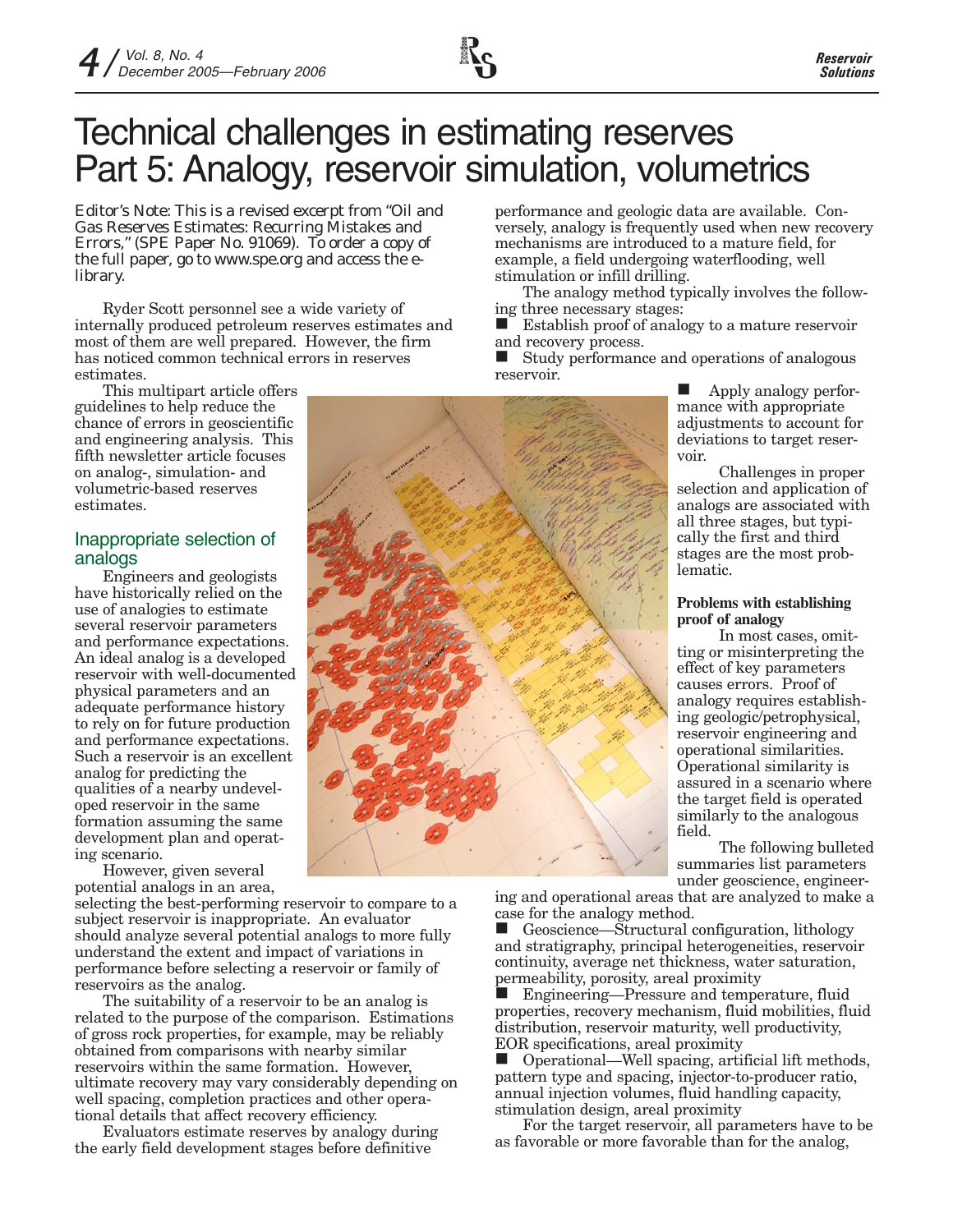especially for a proved reserves classification. Not all items necessarily apply to each case. The key is to identify the main performance drivers that will influence the intended, analogous treatment and to

determine if similarity can be established.

The importance of areal proximity is emphasized in the Society of Petroleum Engineers "Standards Pertaining to the Estimating and Auditing of Oil and Gas Reserve Information." It states, "If performance trends have not been established with respect to oil and gas production, future production rates and reserves may be established by analogy to reservoirs in the same geographic area having similar characteristics and estab-



lished performance trends."

Incorrectly applying analogous performance to the target field will cause mistakes in establishing proof of analogy and include the following:

■ Assuming similarity because of areal proximity and same formation without proper evaluation of all parameters.

 Field not located in same geographic area. No similarity in critical parameters that have

been overlooked in the analysis.

 Bias toward trying to force analogy if a few key parameters match.

#### **Problems applying analogy to target field**

When an evaluator establishes an analogy but key parameters are slightly different, he may apply the analogy method by making appropriate adjustments. Inappropriate applications of analogous behavior are caused by the following:

Not designing for operational similarity, particularly well density.

 $\blacksquare$  Not making appropriate adjustments to account for operational differences, including costs.

 Not making appropriate adjustment to account for differences in quantified geoscience and engineering parameters. For example, the evaluator must calculate displacement efficiency resulting from differences in fluid properties or he must account for differences in stratification that may affect vertical sweep.

#### **Examples**

 When estimating future recovery from a planned waterflood by analogy, the evaluator must establish similarity between geoscience and engineering parameters to assure similar displacement and sweep behavior and design the target waterflood similarly to the analog for well spacing, pattern type and annual

injection volumes. Operational dissimilarity frequently causes overly conservative or aggressive projections.

Similarly, differences in mobility may not neces-

sarily disqualify an analogy as long as the evaluator makes proper adjustments to account for the change in displacement efficiency.

**Guidelines to reduce mistakes using analogies** Give preference to analogies in areal proximity to target field.

**Follow** a strict process where the evaluator tabulates and compares key parameters that need to be similar.

**Accept analogy** only if a good match exists or if adjustments

can be quantified to account for differences. Qualitative or "instinct" adjustments need to be weighed carefully and may be cause for downgrading to a lower reserves classification.

 $\blacksquare$  Review, and if necessary, design for operational similarity. This will also capture appropriate costs.

#### Simulation-derived estimates of proved reserves



E&P companies manage most significant oil and gas reservoirs worldwide through the use of detailed reservoir models. They are excellent tools for decisions on development, operations and reservoir management. **Dean Rietz**, manager of reservoir simulation at

Ryder Scott, and former Ryder Scott petroleum engineer **Miles Palke** have documented their concerns about using even the most robust models for proved reserves estimates under given definitions.

They support using simulation of immature reservoirs to estimate recovery efficiencies and for testing the ranges of other parameters, including permeability and aquifer support. Rietz and Palke further recommend that models of mature reservoirs be used for proved reserves estimates only when reasonable history matches of the reservoir and wells have been obtained.

They do not reject reserves estimates based on reservoir simulation. However, Rietz and Palke warn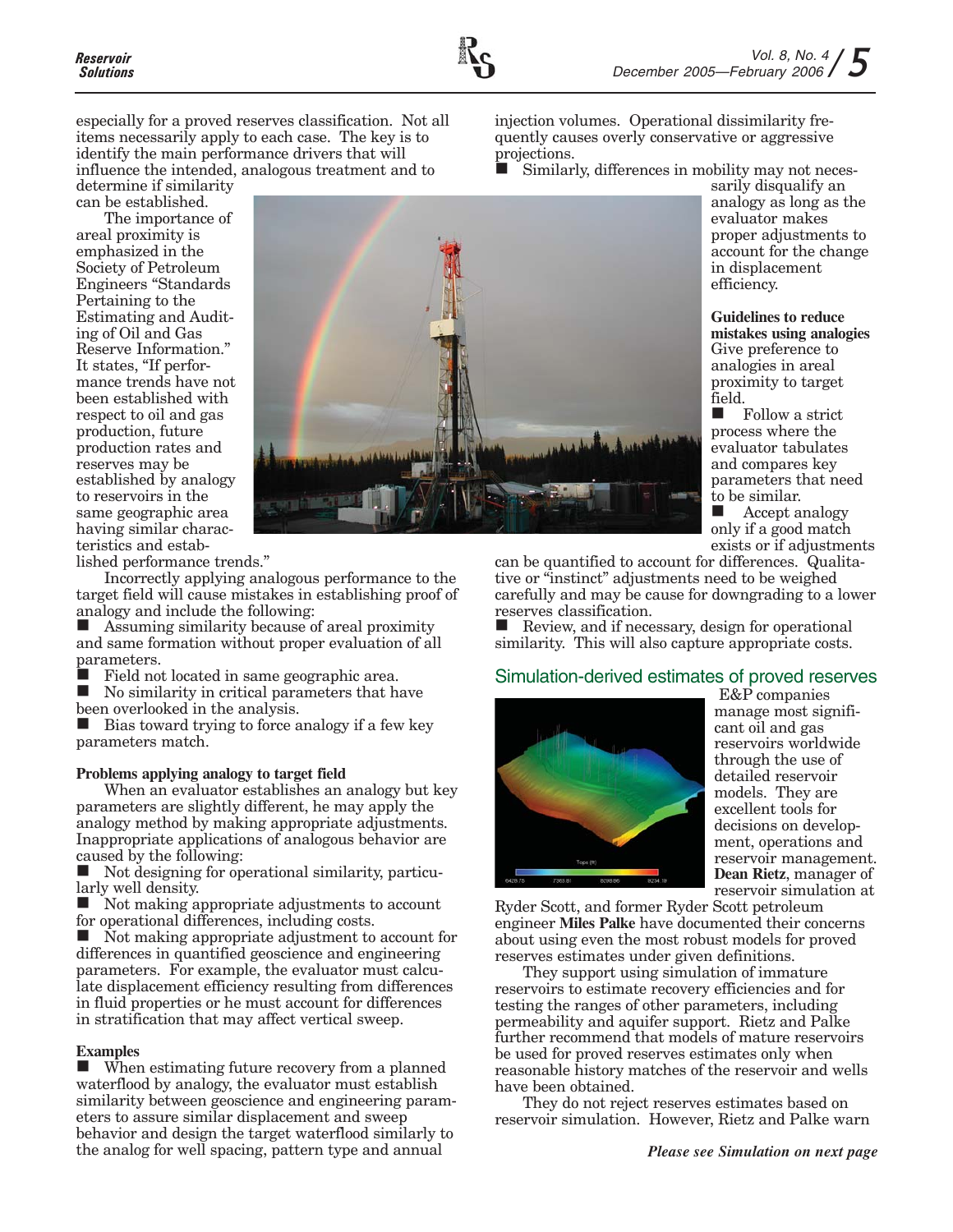#### *Simulation—Cont. from Page 5*

about the dangers of estimating reserves without a detailed review of the model to fully understand associated assumptions, limitations and applicability. Failure to review the model may cause significant overstatement of proved reserves.

#### Failure to incorporate early-life performance data into volumetric estimates

Early-life production and pressure-decline trends may not be sufficiently definitive to provide the sole basis for reserves estimation but should be continuously reviewed to fine tune a volumetric-, analogy- or simulation-derived reserves estimate. Quite frequently, this early-life data, including initial rate and pressure data and any available trends, has not been used to calibrate static estimates until well past the half life of a reserves estimate.

Disregarding early performance data and potential warning signs may lead to significant positive or negative reserves revisions. Common errors include the following:

 Not revising reserves expectations for undeveloped locations based on performance data of producing wells.

 Not anticipating the impact of unexpected increase in water or gas production.

 Not accounting for effects of pressure depletion on behind-pipe and infill locations over time.

#### **Updating undeveloped locations based on performance data**

Reserves estimated for undeveloped locations at the beginning of field development are typically based on drainage area and recovery factor assignments frequently in combination with analogies from nearby fields. As performance data becomes available, the evaluator needs to review and revise (calibrate) volumetric calculations and recovery-factor estimates.

Deviations from the initial estimates may require adjustments to recovery factors, rate projections and numbers and locations of future development wells. Some of the largest errors often occur if existing wells are adjusted for lower productivity but ultimate reserves are maintained by extending field life.

This situation creates two critical problems. Lower initial rates may indicate lower productivity, thinner pay, interference effects and smaller drainage areas. Therefore per-well reserves and in-place volumes may be overestimated.

Secondly, capital allocations may be underestimated as more wells may be necessary to achieve the previously estimated volumes and therefore the resulting net present value will be overstated.

#### **Early or unexpected water production, increases in GOR**

An unexpected increase in water production in down-dip wells or gas-oil ratios in updip wells may affect reserves booked in wells throughout the field. Problems with unexpected changes in water or gas production typically result from uncertain drive mechanisms.

For example, consider the following:

 Undeveloped locations may have been booked up dip of an existing location based on an expected strong water drive, but existing wells are experiencing increased gas-oil ratios indicating a secondary gas cap or a smaller-than-anticipated reservoir.

 Conversely, undeveloped reserves may have been set up on strike with existing wells that water out prematurely because of expectations of a depletion or weak aquifer drive. Under such circumstances, not only do the affected wells need to be re-evaluated but any undeveloped or behind-pipe reserves need to be reviewed as well.

#### **Effect of depletion on behind-pipe and infill locations**

Evaluators establish behind-pipe reserves and infill wells at certain points in time under existing pressure and depletion (or sweep) conditions. Often, oil and gas companies keep those reserves and wells "on the books" for several years or longer depending on the allocation of capital spending and timing of other projects.

Over time, the reserves engineer should reevaluate volumes assigned to behind-pipe and infill wells as existing wells may have drained some or essentially all of these volumes, even in low-permeability reservoirs. A recommended approach to avoid carrying reserves that may have already been drained is to compare produced volumes with the expected ultimate recovery for the entire reservoir. This approach allows timely adjustments to the remaining volumes for behind-pipe or infill wells.

The reserves evaluator should reasonably expect that the remaining volumes will be drained by the proposed behind-pipe completion or undeveloped locations.

#### **Other common problems with performance adjustments** Recovery factors based on optimistic but unconfirmed drive mechanisms

Assumed well drainage areas or reservoir areas, such as updip locations or seismic amplitudes

 $\blacksquare$  Setting up offset locations without compelling evidence of reservoir continuity

#### **Events that should trigger review of all reserves**

New wells with unexpected changes in reservoir thickness, fluid contacts, pressures or productivity

■ Early or unexpected water production or unanticipated increases in gas-oil ratio

 Significant deviations from expected production or pressure-decline trends

 Reserves for undeveloped and behind-pipe locations that have not been reviewed in several years.

#### **Guidelines to reduce frequency of mistakes**

 Always review the potential field-wide implications of new data.

 $\Box$  Do not assume that, by chance, only poor locations are drilled and good ones are yet to come.

**EXECUTE:** Exercise caution placing undeveloped locations where drive mechanisms or efficiencies are uncertain.

*Editor's Note: The Part 6 article in March will conclude this series and focus on the impact of partial waterdrive and overpressured reservoirs on gas material balance. Also examined will be undrilled fault blocks and economics projection programs.*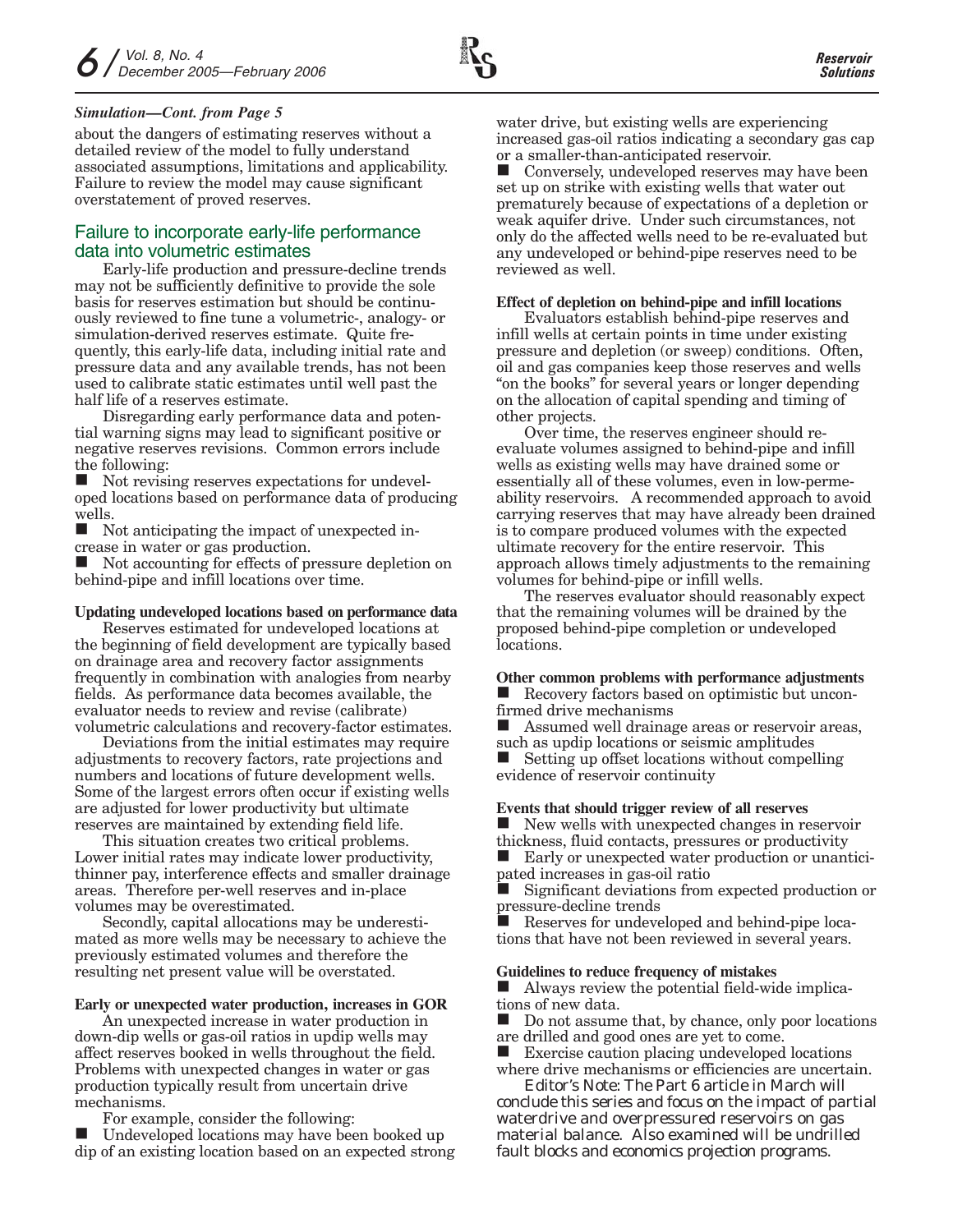# Ryder Scott posts 15th freeware program on Web site

#### Volumetrics tool for coalbed methane posted at Ryder Scott Web site at www.ryderscott.com

Ryder Scott posted its newest Reservoir Solutions freeware program, rscCBM, on its Web site at www.ryderscott.com in October. The versatile coalbed methane volumetrics analysis tool incorporates standard Langmuir parameters obtained from laboratory analysis of coalbed core samples.

rscCBM has a feature-rich set of calculation procedures to provide the user with useful, reliable results. The program graphically represents results from each zone, seam or well and provides a print option for hard copies.

Data validation and enhanced navigation are used extensively. The user may optionally override calculated results and such changes will be evident on screen by a change in background color. A user typically enters manual calculations rather than Langmuir-based ones when lab data is not available.

The templates in rscCBM are large by design and use "frozen panes" to facilitate data entry and visualization of graphical results. This can create difficulties for users with low-resolution graphics displays, said developer James Latham, vice president and petroleum engineer.

To compensate for this, he set up the program so it automatically detects a user's display settings to set or eliminate the frozen panes. A user's manual is included in an Excel file accessible from the engineering

## Three engineers, geologist join RS

Ryder Scott now has 66 technical professionals with the

engineers and a geologist. **Keven Fry**, petroleum engineer, recently joined Ryder Scott after working as a contract engineer starting in 2003. Before that, he worked at Global Resource Services, Gaffney Cline & Assocs. and Petroconsultants-Mai Ltd. starting in 1998. From 1994 to



1998, he worked at Union Texas Petroleum Corp. as a senior petroleum engineer. Fry provided economic evaluations for mergers, acquisitions, farm-ins, enhanced recovery projects and rank wildcat exploration projects worldwide. This included evaluations of potential acquisitions of Kazakhstan acreage and for a joint venture in Indonesia.

He was a reservoir engineer in the Nilam field group at Huffco/Vico from 1986 to 1994. Fry supervised national engineers, selected drilling locations for infill and development wells and determined requirements for well tests, workovers and production priorities. He improved reservoir evaluation through



*rsc***CBM incorporates standard Langmuir parameters obtained from laboratory analysis of coalbed core samples. The templates are large by design and use "frozen panes" to facilitate data entry and visualization of graphical results.**

menu.

Ryder Scott offers 10 Reservoir Solutions programs and five SOS programs on its Web site. They are used by thousands in the industry the world over.

*Editor's Note: Ryder Scott does not guarantee or warrant the accuracy or reliability of this software and disclaims its fitness for any particular purpose.*

log analysis and well performance appraisal methods.

Fry was a senior engineer and supervisor at Amoco Production Co. from 1979 to 1986. He worked in exploration and on black oil reservoir modeling projects in Africa and the Middle East. Fry also reengineered declining fields by re-evaluating logs, selecting workovers, optimizing surface facilities and designing a field-wide electrical submersible pump system. Early in his career at Amoco, he evaluated acreage in Jordan and designed and supervised well tests in Oman and the U.A.E. Fry began his career at Phillips Petroleum Co. where he worked five years. He was a junior engineer in 1975 and later he became a staff reservoir engineer. He has a BS degree in mechanical engineering from Kansas State University.

**Fry Eric Nelson**, petroleum **Friday Eric Nelson**, petroleum engineer, joined Ryder Scott from ExxonMobil Corp., where he handled integrated reservoir studies, reservoir model construction and simulation, horizontal well modeling and economic evaluations for more than three years.

Nelson served as the main reservoir simulation engineer for Cerro Negro, a heavy oil *Please see Nelson on Page 8* **Nelson**